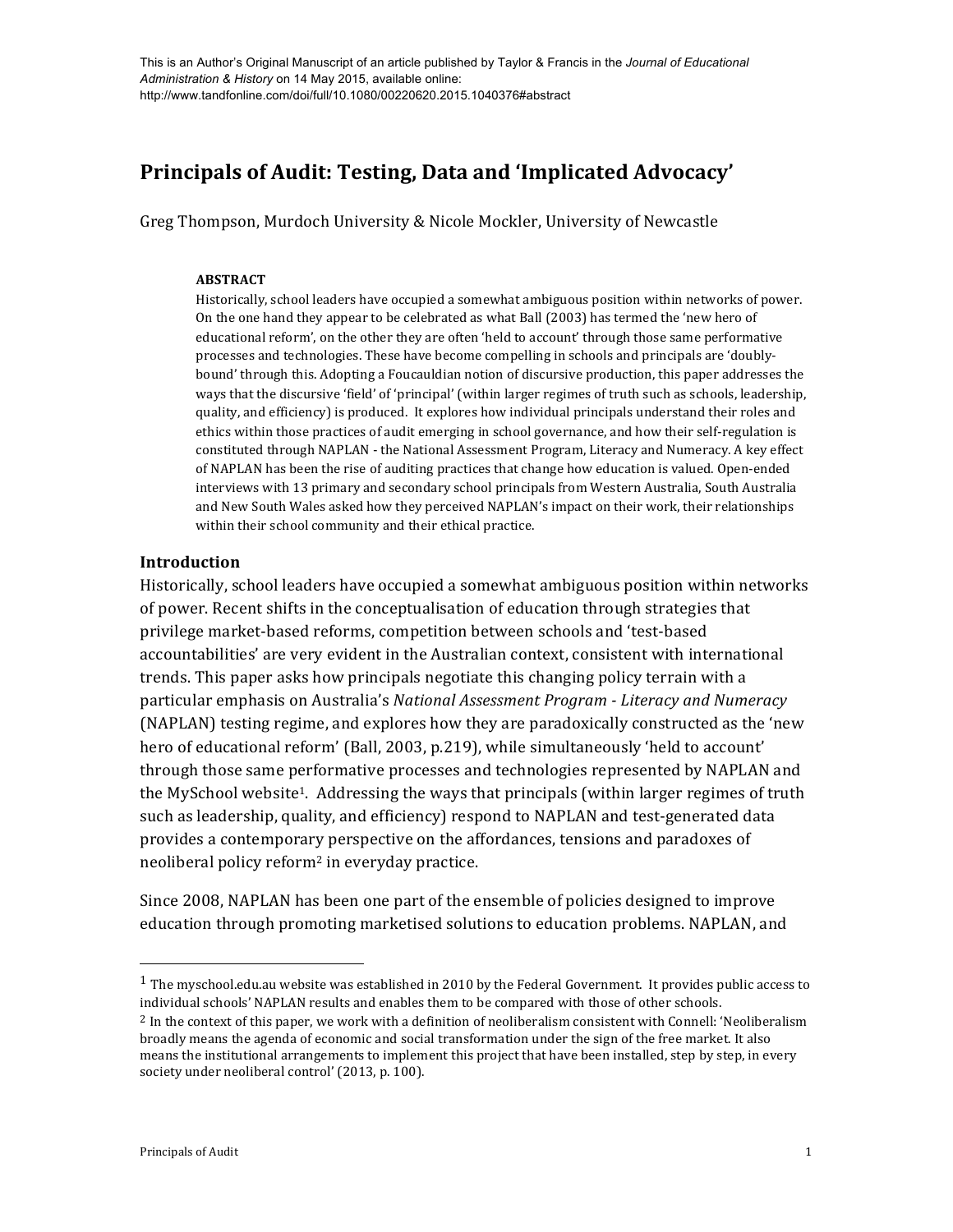the data generated and published, signifies problems, categorises schools, leaders, teachers and students in particular ways that have resulted in 'intense compliance structures and expectations in schooling' (Niesche, 2013, p.145). Open-ended interviews with 13 primary and secondary school principals from three Australian states (Western Australia, South Australia and New South Wales) asked how they perceived the impact of NAPLAN on their work. A Foucauldian archaeological analysis explored the responses, the affordances and tensions actualised and the paradoxes voiced as principals negotiate the discursive terrain of leadership in response to data.

#### Education, markets, testing and audit cultures

The 'audit culture' refers to a shift in the way that we understand risk; trust and are trusted as citizens; and apportion value in social and public institutions such as schools, hospitals and the public service. It 'refers to contexts in which the techniques and values of accountancy have become a central organizing principle in the governance and management of human conduct – and the new kinds of relationships, habits and practices that this is creating' (Shore, 2008, p.279). Power argues that an audit society is 'characterised by a form of institutionalised longing for audit' as institutions, and the people within them, learn to both become auditable and desire that 'becoming' (1999, p.xvii). Audit cultures rely on measures, indicators, data, targets and assessment of outputs to pass judgement on the value of the processes and the people who are located as central to those desired outputs. The types of technologies deployed frequently focus on quantitative evaluations of outputs: for teachers and principals these may be NAPLAN-style test scores; for doctors, morbidity rates; for police detectives, rates of solved crimes (Nichols and Berliner, 2007). Lingard maintains that the production of, and belief in, data as a regulatory technology accompanies the 'steering at a distance of the competition state' (2011, p.370).

Audit is not, as it is sometimes construed, an extension of Bentham's panoptic surveillance. Rather, it is of a different intensity, an incorporeal, disembodied uncertainty. The old 'someone could be watching, so I better watch myself', is overlaid by the competing 'nobody" is watching me but everything I do is being taken into account' (Thompson and Cook, 2012). One of the ways that audit works is through 'the appropriation of specific forms of language. Words such as 'efficiency', 'effectiveness', 'transparency', 'accountability' and 'performance' now dominate the conceptualization of 'good' schools and 'good teaching'' and are used to tell particular stories through testing data (Thompson and Cook, 2013, p.245). These stories are powerful within discursive terrains that demonstrate a clear trend in Australia 'which makes principals accountable for all school outcomes' (Thomson, 2004, p.51).

These new technologies, processes and quantitative measures augment, intersect, support and disrupt discourses of leadership as 'the performances (of individual subjects or organizations) serve as measures of productivity or output, or displays of 'quality' and these measures come to 'encapsulate or represent the worth, quality or value of an individual or organization within a field of judgement' (Ball, 2003, p.219). In the domain of the school,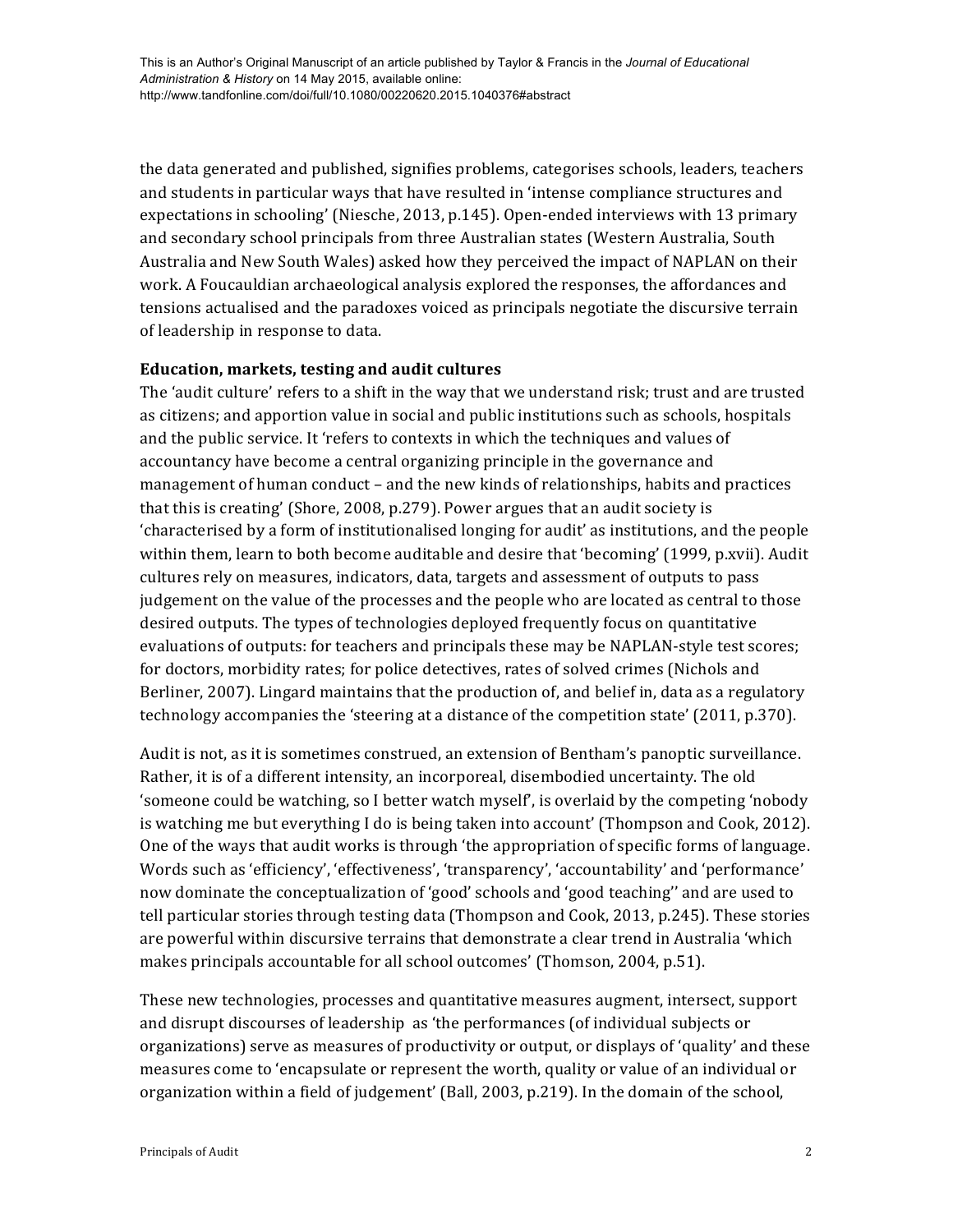these practices of audit can change or confirm aspects of professional behaviour, as teachers alter their pedagogy (Comber, 2012, Thompson, 2013), the patterns of relations between teachers, students, principals and parents (Jones, 2007, Comber and Nixon, 2009), and the ethical relations individuals have with their profession (Ball, 2003, Nichols and Berliner, 2007). In other words 'audit changes the way people perceive themselves: it encourages them to measure themselves and their personal qualities against the external 'benchmarks', 'performance indicators' and 'ratings' used' (Shore, 2008, p.281). Our argument is that the NAPLAN data seduces: it is difficult to resist its lure. Principals appropriate and internalise data in various ways as they respond pragmatically to the shift in logics to competition and market-based indicators of quality and improvement.

# **NAPLAN**

This paper focuses on NAPLAN, as it seems to represent, and condense, many of the neoliberal logics through using test-based accountabilities to improve (and/or reform) education. Introduced in 2008, and superseding state-based standardised testing programs, NAPLAN is the national testing regime in literacy and numeracy, wherein each May, all Australian schoolchildren in Years 3, 5, 7 and 9 are tested. The results of the tests are released to school systems, schools and parents in September, before being published online on the MySchool website early the next year. The MySchool website publishes individual school results over time, as well as allowing comparison with 60 'statistically similar' schools based on those NAPLAN results. The MySchool website has been particularly controversial. On the one hand, supporters argue that it gives parents the data and information to make choices about their children's schooling, in particular regarding decisions about which school or type of school to send their children to<sup>3</sup>. On the other hand, critics argue that the publication of the data on MySchool makes NAPLAN high-stakes for schools and principals (Lingard, 2010, Lobascher, 2011), has a range of unintended consequences including narrowing curriculum, promoting test focused pedagogies and gaming of the data (Klenowski and Wyatt-Smith, 2012), only presents a limited picture of each school (Gannon, 2012) and is used by the media to rank schools (Connell, 2013) and reinforce the message that there is a crisis in Australia's schools (Mockler, 2013).

#### **Understanding\*Principals'\*Work**

!!!!!!!!!!!!!!!!!!!!!!!!!!!!!!!!!!!!!!!!!!!!!!!!!!!!!!!!!!!!

The impact of audit cultures and neoliberal education regimes on the shaping of school leadership has been the subject of considerable scholarship in recent years (see, for example, Thomson, 2004, Fitzgerald, 2008, Thomson, 2009, Blackmore, 2011, Niesche, 2011). Much of this scholarship recognises the complexity and messiness of these impacts as the contemporary role of the principal is framed by regimes of audit, accountability and language where concepts such as quality, standards and quantifiable improvement are

<sup>&</sup>lt;sup>3</sup> Schooling in Australia is comprised of both Government and (publicly funded) non-Government schools. The non-Government sector is very broad, comprising various Catholic systems and independent schools which, usually church-based, themselves range from small low-fee community schools to large, very wealthy, elite schools.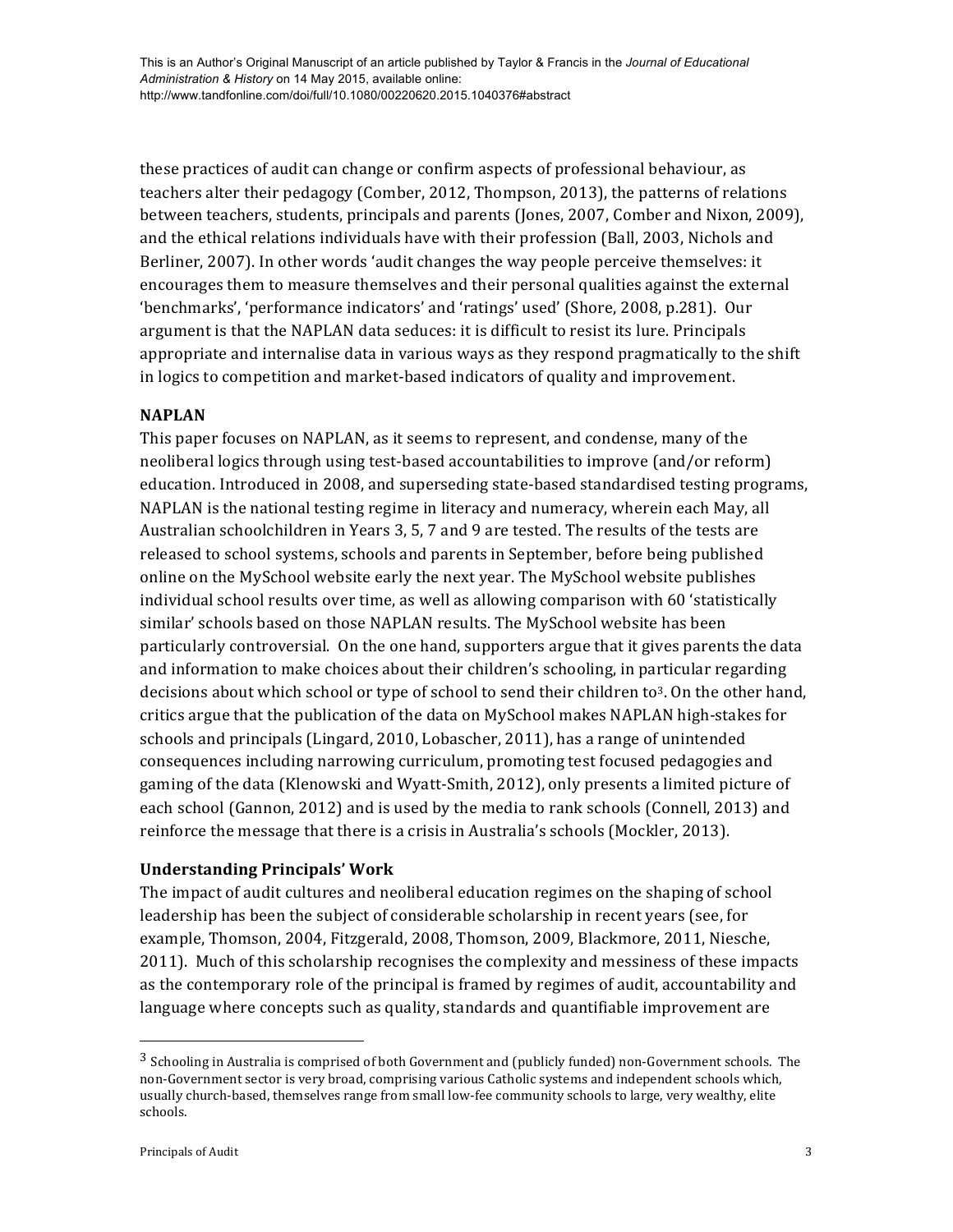'framed in such a way as to make any alternative agendas look to be unnecessary and, if pursued, seditious' (Gunter and Forrester, 2010, p.59). We understand the work of the principal to be complex and contested space, ambiguously located and subject to mediating factors, as the positioning of principals within audit cultures, which combine 'centralised targets and performance management requires game playing' by school leaders as they negotiate those 'contradictions and incoherence' implicit in reform agendas (Gunter and Forrester, 2010, p.66).

Principal subjectivities and identities are conceived of in this paper as fluid, multiple and shifting. Thomson, for example, argues that 'the identity of principal is itself an uneasy amalgam of teacher, leader and manager' (2004, p.46), subject to a range of discursive forces, while Blackmore and Sachs (2007), along with other feminist and like-minded scholars (see, for example, Day, 2004; Crawford, 2009), contend that emotion and emotionality play a substantive role in the formation and mediation of professional identity for teachers and principals. 'Being' a principal is thus seen as the negotiation of, and gameplaying within, various social and discursive 'spaces'.

Carpenter and Brewer  $(2012)$  offer the concept of the contemporary principal as 'implicated advocate' as their positionality is 'interwoven within prescriptive, statedeveloped, policies, such as accountability policies, which contribute to social reproduction despite the stated goal of ensuring equity' as well as the expectation that they will be advocates 'expected to intercede on behalf of, or defend the interests of, his or her educational community even when working to dismantle the policies they are obligated to implement' (p.295). We understand this tension as a key dimension of the role of the principal. Contemporary principals are implicated in the processes and technologies of neoliberalism against which many of them struggle, simultaneously operating at different points along the auditor/auditee spectrum and occupying different subject positions accordingly. One of the key sites of this implication concerns how they respond to performative testing data, and the contradictions, negotiations and game-playing made necessary through the shaping and re-shaping of their work.

# **Methodology**

Interviews were conducted with 13 principals in Western Australia (3) South Australia (4) and New South Wales (6) during 2013 and 2014. Western Australian and South Australian principals were recruited to the study through informal approaches to be part of a wider study about the impacts on NAPLAN on school communities. Principals in New South Wales were recruited via an informal network of schools. Participants were sought from these three relatively disparate contexts to allow for an exploration of the ways in which 'cooperative federalism' (Lingard, 2010) has played out with respect to NAPLAN and principals' work. Approval was gained from the Human Research Ethics Committees at Murdoch University and the University of Newcastle, and in line with this, participating principals provided written informed consent, and were assured of confidentiality both for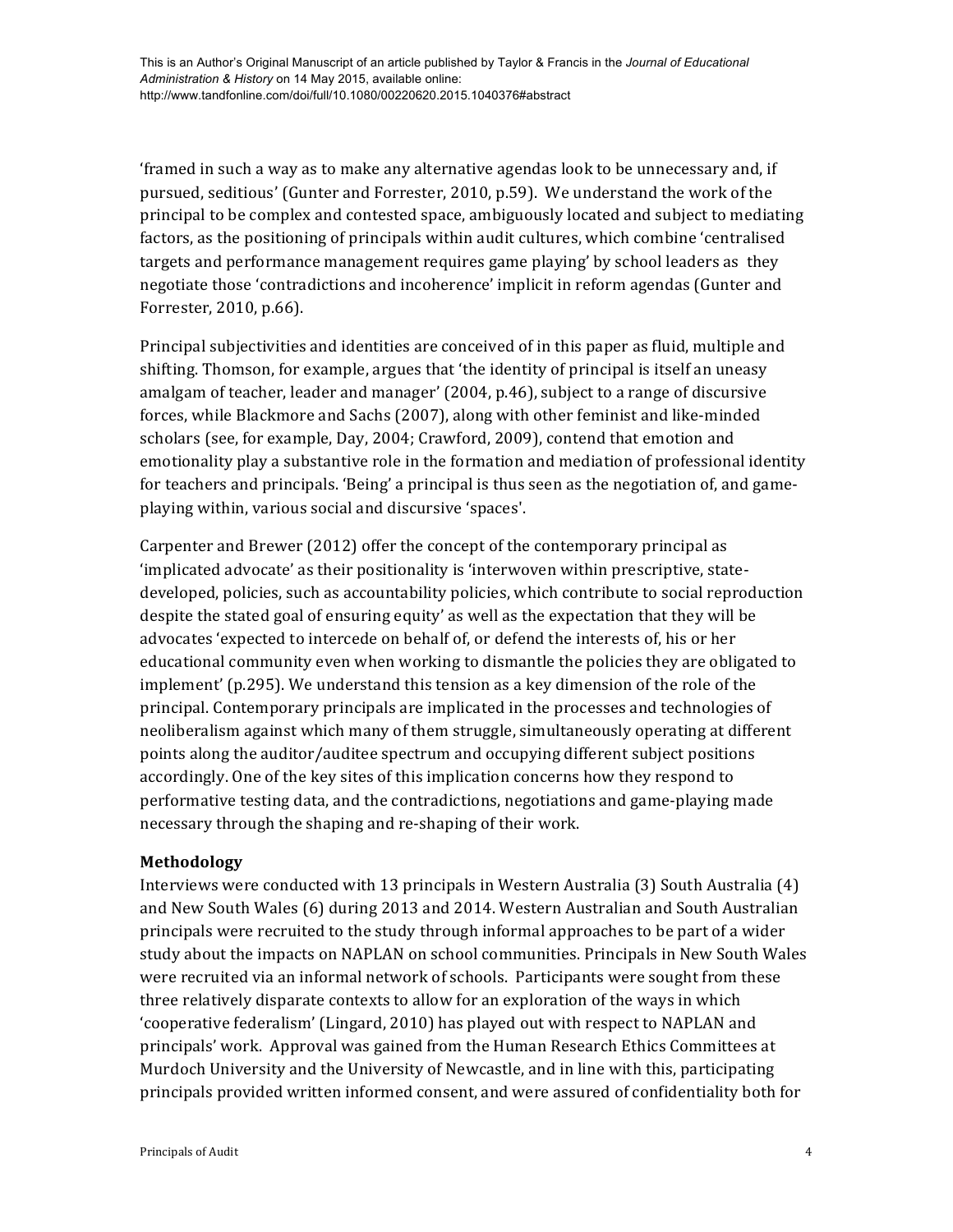themselves and their school in the reporting of data. Interviews were transcribed and returned to participants for a 'member check' before analysis was conducted. All aspects of the ethics protocols established by both universities have been observed in the conduct and reporting of this study.

Interviews were semi-structured so as to allow for a balance between consistency across the sample and more free-ranging discussion between the interviewer and participant. The start list of questions asked principals to summarise what NAPLAN data says (and does not say) about their school, how well they feel they understand the NAPLAN reports, and the use they and others have made of the NAPLAN data. In relation to MySchool, principals were asked about their frequency of use of the website, and their perceptions of the accuracy of their school's representation. Finally, they were asked about their perceptions of the impact of NAPLAN/MySchool on their job, the perceptions of their school in the local community, the relationships within their school, and their school community generally.

Table 1 below sets out the demographics and characteristics of the 13 schools from which principals were drawn, indicating their ICSEA (Index of Community Socio-Educational Advantage, a scale with a median of 1000 and a standard deviation of 100) within a band of 50 points, the percentage of students from families in the bottom quartile of income distribution in Australia, percentage of students for whom English is an additional language or dialect, percentage of indigenous students (all expressed in bands to protect schools' anonymity), and overall performance on 2013 NAPLAN tests as represented in the 'Results in Numbers' section of the MySchool website. We deliberately sought a mix of primary and secondary schools (noting that in Western Australia and South Australia, Year 7 is included in primary school, while in NSW students move to secondary school for Year 7), Government, Catholic Systemic and Independent schools, and schools with varying characteristics according to the indicators highlighted in Table 1.

| School         | <b>State</b> | Sector             | Size         | <b>ICSEA</b> | bottom<br>quartile<br>వ్ | EALD<br>$\%$ | S<br>ō<br>Indigen<br>వి | performance<br>rall<br>Ove       | Principa |
|----------------|--------------|--------------------|--------------|--------------|--------------------------|--------------|-------------------------|----------------------------------|----------|
| $\mathbf{1}$   | WA           | Govt - PS          | 400-600      | 1050-1099    | $1 - 10$                 | $11 - 20$    | $<$ 5                   | Below                            | Simon    |
| 2              | WA           | Independent - PS   | ${}_{200}$   | 1050-1099    | $11 - 20$                | $1 - 10$     | < 5                     | Substantially Below <sup>4</sup> | Victoria |
| 3              | WA           | Catholic - PS      | ${}_{<}$ 200 | 1050-1099    | $1 - 10$                 | 21-30        | < 5                     | Below/Close to                   | Amanda   |
| $\overline{4}$ | <b>SA</b>    | $Govt - PS$        | 600-800      | 1000-1049    | $11 - 20$                | $11 - 20$    | < 5                     | Close to                         | Gloria   |
| 5              | <b>SA</b>    | $Govt - PS$        | 200-400      | 950-999      | 41-50                    | $31 - 40$    | $5 - 10$                | Below                            | Samantha |
| 6              | <b>SA</b>    | $Govt - PS$        | 400-600      | 1000-1049    | $11 - 20$                | $11 - 20$    | $<$ 5                   | Below                            | Iohn     |
| $\overline{7}$ | <b>SA</b>    | Independent - K12  | 1000-1200    | 1100-1149    | $1 - 10$                 | $11 - 20$    | $<$ 5                   | Close to                         | Malcolm  |
| 8              | <b>NSW</b>   | Independent – SS   | 800-1000     | 1150-1199    | $1 - 10$                 | $11 - 20$    | < 5                     | Close to/Above                   | Bridget  |
| 9              | <b>NSW</b>   | Independent - K12  | 1000-1200    | 1100-1149    | $1 - 10$                 | $51-60$      | < 5                     | Close to                         | Michelle |
| 10             | <b>NSW</b>   | Catholic - SS      | 800-1000     | 1050-1099    | $11 - 20$                | $1 - 10$     | < 5                     | Close to                         | Thomas   |
| 11             | <b>NSW</b>   | $Govt - SS$        | 400-600      | 850-899      | 71-80                    | 91-100       | < 5                     | Close to                         | Louise   |
| 12             | <b>NSW</b>   | Govt – SS (Remote) | < 200        | 800-849      | 61-70                    | $1 - 10$     | 61-70                   | Above                            | Mariorie |
| 13             | <b>NSW</b>   | $Govt - PS$        | 400-600      | 950-999      | 31-40                    | 91-100       | < 5                     | Close to/Above                   | Mia      |

Table 1: Demographics and characteristics of each school

!!!!!!!!!!!!!!!!!!!!!!!!!!!!!!!!!!!!!!!!!!!!!!!!!!!!!!!!!!!!

<sup>4</sup> Note: Only Year 3/7 results are reported on My School as Year 5 cohort is often too small to enable a statistical comparison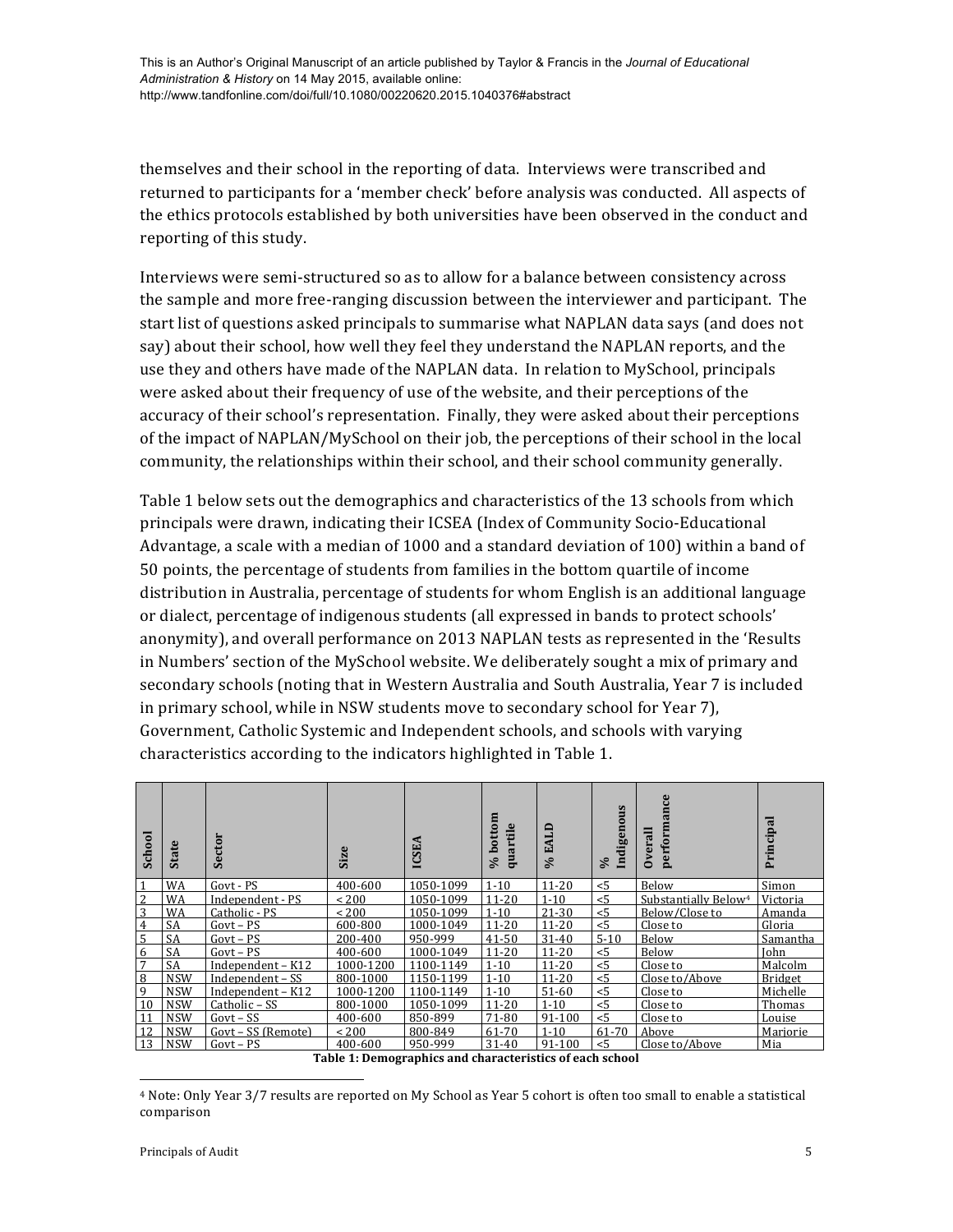#### **Principals' Perceptions of NAPLAN**

Understanding how a centralised, mandated assessment policy like NAPLAN, 'hits the ground' (or is enacted) is a complex undertaking. While there is a simplistic view, often found in the mainstream media, that NAPLAN is either good or bad, the experiences of these principals affirm that the 'micropolitics of individual schools means that policies will be differently interpreted (or 'read'), and differently worked into and against current practices, sometimes simultaneously' (Braun *et al.*, 2011, p.586). Some of this complexity is explained by contextual factors, for example principals whose schools tended to perform better on the tests when compared to 'like' schools tended to be more positive overall in their comments about NAPLAN. Further complexity is added by jurisdictional use, as principals in those systems that used the data for principal evaluations in overt ways were more negative than others. Another layer is the position of the principals themselves as 'implicated advocates', between the world of the teacher (whom they are expected to govern and/or 'lead') and the world of hierarchical education bureaucracies (to whom they are expected to be responsive). In other words, principals are 'key actors in the policy process' and engage in decoding NAPLAN through 'creative processes of interpretation and translation, that is, the recontextualisation... of the abstractions of policy ideas into contextualised practices' (Braun *et al.*, 2011, p.586).

Foucault's archaeological method informs our analysis of the complexity of principals' roles within the discursive production of leadership and schooling. Archaeology 'constitutes a way of analysing the superstructural dimension of language statements constitutive of discourse' (Olssen, 1999, p. 9). In other words, it is a method for understanding those statements (understood as more than what is simply uttered) as 'events of certain kinds that are at once tied to an historical context and capable of repetition' (Olssen, 1999, p. 9). Statements constitute discourse, and are central to discursive formations, which operate as the description of 'a system of dispersion, whenever, between objects, types of statement, concepts, or thematic choices, one can define a regularity' (Foucault, 1977, p. 38). Regularities are instances of the ordering of discourses, the ways in regularity determines 'the group of relations that discourse must establish in order to speak of this or that object, in order to deal with them, name them, analyse them, classify them, explain them etc' (Foucault, 1977, p. 46). However, like Ball (2013, p. 5) we stress that our analysis is not 'pure' archaeology, informed as it is by 'actors' accounts of the social world as the basis for interpreting and explaining the social', rather than the stricter Foucaultean interest in unconscious structures of thought.

In asking school principals what they may say about NAPLAN, we are necessarily asking how is it that the historical, cultural and contextual specificities of schooling, principalship and testing produce discursive formations that capacitate bodies in certain ways, 'allow' and/or 'forbid' certain acts of enunciation, and produce various truths. To borrow from Deleuze and Guattari, this is the imposition of order-words, or those ways that 'every act that is linked to statements by a 'social obligation" (Deleuze & Guattari, 2005, p. 79).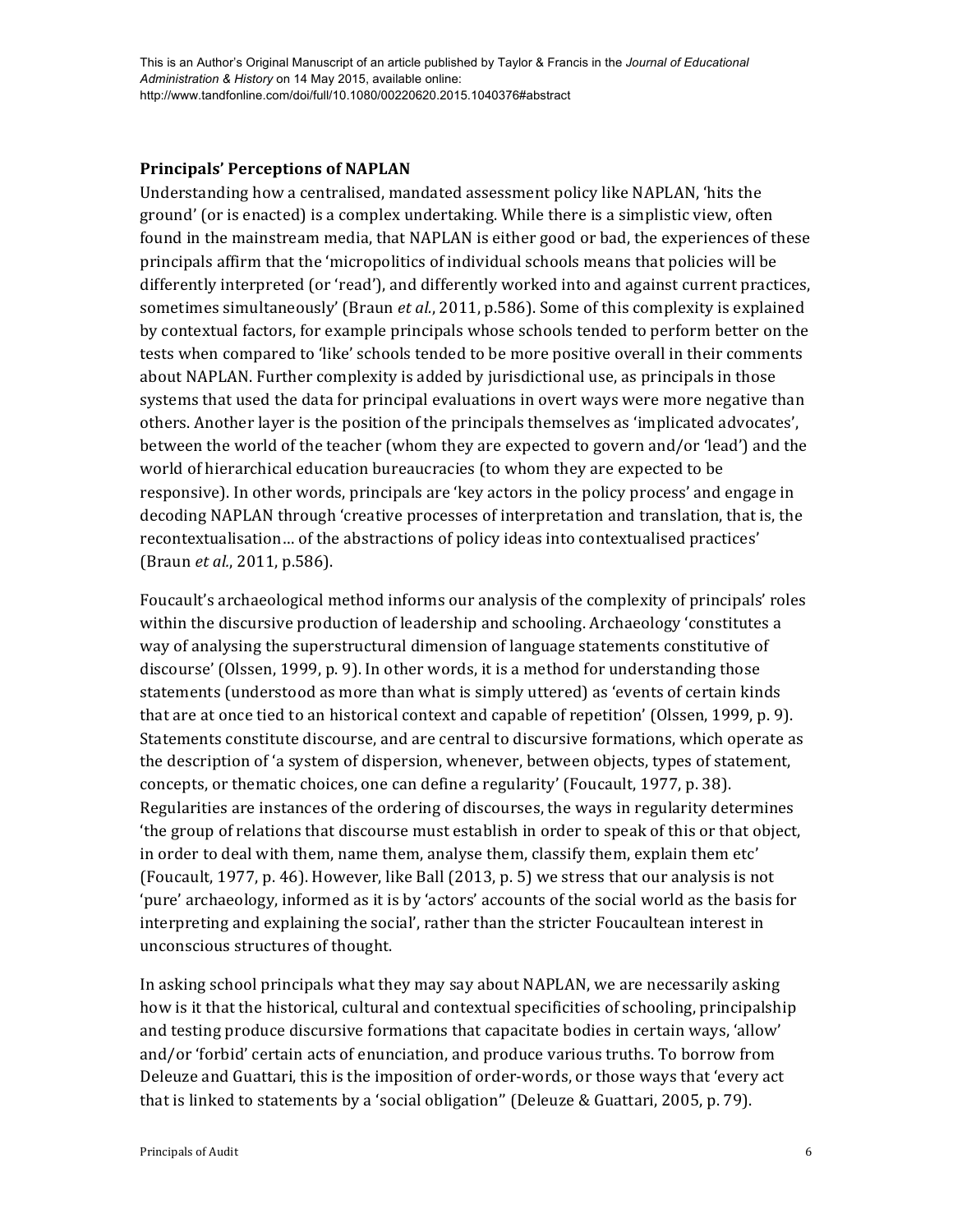NAPLAN, and the data generated, is an event that intersects with a variety of 'truths' in specific contexts. The work of being a principal is always a multiplicity that produces regularities through incentives to perform the role of a principal set against those internalised 'aggregates that person envelops in himself or herself' (Deleuze & Guattari, 2005, p. 36).

We have represented this complexity by organising principals' responses under three headings: affordances, tensions and paradoxes. 'Affordances' refers to the opportunities these principals see in the testing, what they like, how they use it and to what effect. 'Tensions' refers to the problems that principals see with both the tests and the use of the testing data. Finally, 'paradoxes' refers to the potentially contradictory positions held by principals as they engage with NAPLAN as one part of the wider 'performative discourse and its associated practices [that] have colonized the Australian educational landscape with particular escalation since the turn of the century' (Bourke *et al.*, 2013, p.1).

# *Affordances*

One of the key themes that emerged from the analysis was the appreciation of many of the principals that they had data at their fingertips that they could use in a variety of ways in their school. In particular, the principals involved in this study like that they had data about literacy and numeracy that enabled them '*to pore over the data, drill down into specific* pieces, talk about what we need to do in each of the various pieces as well for improvement... and that's been really fantastic' (Bridget). Schools were using the data in a variety of diagnostic ways, to identify and correct gaps in their programming, to discuss alternative teaching strategies and many agreed 'that it gives us a common language between the *teachers to be able to discuss where the children are at'* (Victoria). *'The good part,'* according to Simon, 'is that I can apply it individually, as a group, as a cohort, as a measure of the school [to] identify strengths and weaknesses in the teaching and learning programme'.

A particular affordance that NAPLAN offered was the ability to track student performance in literacy and numeracy over time to *'identify particular students who we know therefore need* a little bit extra support in particular ways' (Thomas). As well, it was felt that NAPLAN gave teachers 'a clear understanding of what they might need to focus a little bit more on in class' (Thomas). The longitudinal aspect of the data was seen as a positive as NAPLAN *'gives us* data where we can actually see the progression of the children over the years. I think that *that's a positive'* (Victoria). The data was used in all of the schools to develop the 'staff' *learning(programming(and(identifying(focus(areas'* (Gloria).

Many principals thought that NAPLAN had re-established, or reinforced, a focus on literacy and numeracy in their school. *'I would like to think that the level of accountability that I feel* towards improvement in literacy and numeracy would be as great with or without those two. I would like to think that but I also think that it brings an accountability measure that has some *value for all of us in school'* (Gloria). In this focus on literacy, the fact that teachers become more accountable for their results was not always framed as a negative, because, from the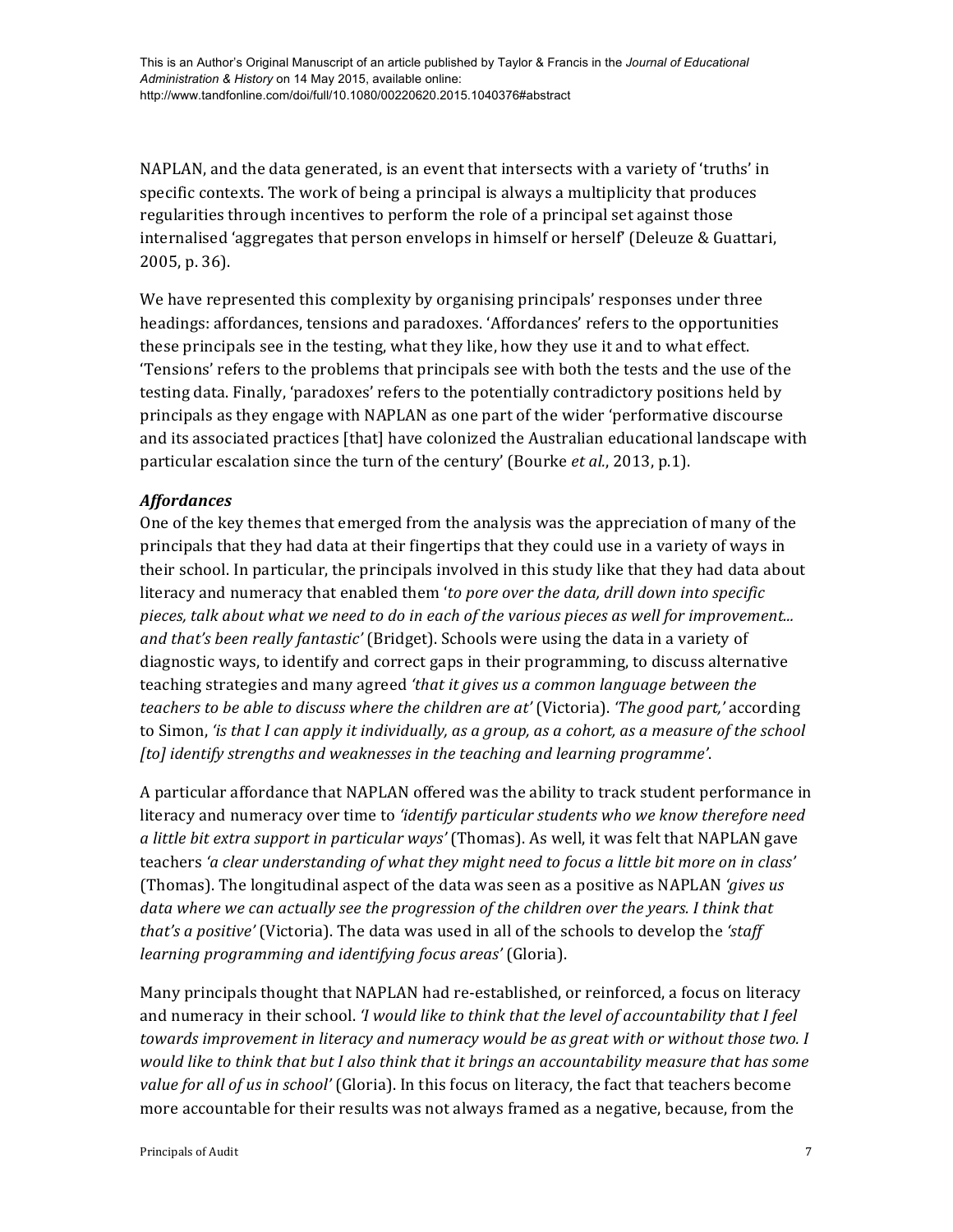perspective of some of the principals, *'it raises the question, whether our teachers are really using student learning evidence to improve student learning outcomes. From the 18 months I* have been here NAPLAN data confirms my suspicions that there is opportunity for growth of *teachers to improve the learning outcomes of students'* (Amanda). NAPLAN data gave principals a new tool to understand teaching and learning, and to impact on the delivery of education in classrooms.

# *Tensions+(or+negotiations)*

Principals expressed tensions around NAPLAN and NAPLAN results, including how best to use, and encourage teachers to engage with, the data. While Principals recognised the limitations of the data, there remained a desire to put the data to good 'use' within their schools, using it in 'intelligent' ways such as adjusting the analysis to account for students with recognised learning disabilities and those LBOTE students resident in Australia for less than 'three months before...the tests' (Mia). In some schools, a small group of staff was dedicated to analysing the data, sharing it with other staff, but for some, a tension remained in terms of how to 'cut through' the data in meaningful ways: 'There is a volume of information that we get which is unintelligible. You need a degree in statistics to really *understand what is going on'* (Samantha). While no principals reported 'teaching to the test', or narrowing the curriculum to 'game' NAPLAN, many suggested that this was occurring in 'other' schools 'where there is obviously more pressure on the teachers within schools to make *sure their kids are performing with the NAPLAN results'* (Malcolm). 'Other' schools '*particularly primary schools, spent ages drilling the kids with some past papers'* (Marjorie). One principal nominated their own school under different leadership as an example: *'before* I started here …the Head of School at the time insisted three weeks before NAPLAN that they *all get into rows and practice'* (Michelle). Many shared frustration that NAPLAN is '*not a fair playing field in some regards depending on what your approach is'* (Thomas).

Teacher anxiety represented another tension, wherein teachers either 'put a lot of pressure *on themselves to make sure that they are getting the children ready'* (Victoria), or systemic and public perceptions place *'a lot of pressure on some staff. Primary schools seem to be the ones that get it the most... because they feel that the school is being watched by whomever'* (Marjorie). Principals thought the origins of such pressure lay more in the public nature of the results, or teachers' own sense of professional efficacy, than in any pressure applied by them.

NAPLAN data, and its use by the media, politicians and some parents, created further tensions. Principals perceived a general lack of understanding about NAPLAN, and lamented that 'too many decisions are based on limited understanding of tools like NAPLAN' (Bridget), and NAPLAN results are constituted as 'a simple answer to a complex problem' (Louise). Principals expressed a view that politicians are *'so removed from what's going on'* (Mia) and that 'there is a political agenda [to NAPLAN]...that is built around ignorance' (John). Parents were generally regarded by principals as 'a little blasé about NAPLAN results...more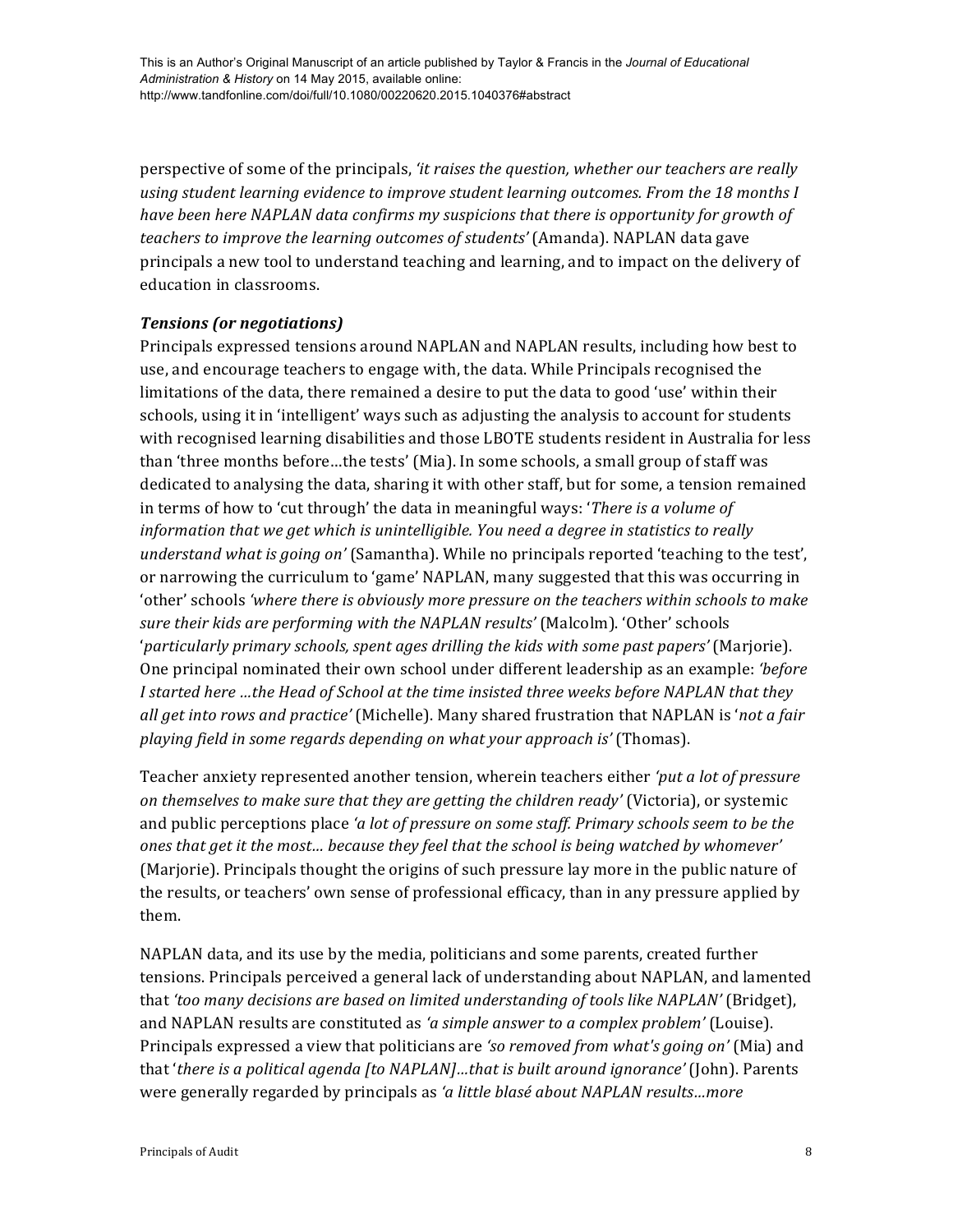*interested in their child's wellbeing during test time'* (Amanda), while sometimes concerned as a consequence of NAPLAN results being used for entry to private or selective schools.

Finally, principals in WA and SA reported an increasing use of NAPLAN results for review of principals and schools, both formally and informally, with bureaucrats using *'NAPLAN results as [a] riding judgement of Principal work'* (Gloria). The '*blame game'* (Simon) of NAPLAN and MySchool was cited as a key concern in WA, where the link between NAPLAN and external review of schools made principals highly vulnerable. NAPLAN results:

 $can$  mean being at your school or being moved. Yes, and the results from that are based on the ERG which is the Educational Review team they send to schools. They look *at the school web-site. They look at how your school did in the NAPLAN and one of the factors they base it on … you didn't do very well? We are coming out to see you? What is wrong with your school? That questions the leadership and of course, the buck stops at the top.* (Simon)

#### *Paradoxes*

The paradoxical or contradictory statements made by these principals are not evidence of misunderstanding or errors. Rather, they are testimony to the complexity of their roles, and how they operate within competing discourses that often require negotiations and concessions as they are 'challenged to embrace their decision-making authority' within 'prescriptive educational mandates' such as assessment policies like NAPLAN (Carpenter and Brewer, 2012, p.295). Paradoxes 'are neither appearances to be overcome, nor secret principles to be uncovered. They are 'objects to be described for themselves' because to 'analyse discourse is to hide and reveal contradictions; it is to show the play that they set up within it; it is to manifest how it can express them, embody them, or give them a temporary appearance' (Foucault, 1977, p.151).

Four key paradoxes were identified in the data, broadly held to differing extents, by each of the 13 principals interviewed in the study. The first of these related to principals' acknowledgement on the one hand that NAPLAN provides merely a *'snapshot of one day of a child's learning and if you are lucky you get everybody on a good day'* (Amanda), that NAPLAN is '*one day's story'* (Mia), juxtaposed with the way that on the other hand, principals can enjoy manipulating the data and deriving a more or less holistic understanding of their school from it: *'I love having a look at it, I love the fact that I can make groups and compare. I love the fact that I can go into weaknesses and go oh what's that about, and it links to the curriculum and…it even links to strategies'* (Mia). Another participant, Simon, expressed this paradox in terms of juxtaposing the significance of the data in terms of '*what are we doing well and what do we need to improve on and what are we not doing well'* with the idea of NAPLAN being *'basically a snapshot of where the kids are at that day and what we want to do is actually then move them forward'* (Simon). For Victoria, while recognising that *'doing a* test on one day in a year is not going to improve their education', the NAPLAN data represents an opportunity to *'make the school a better place by being able to analyse that*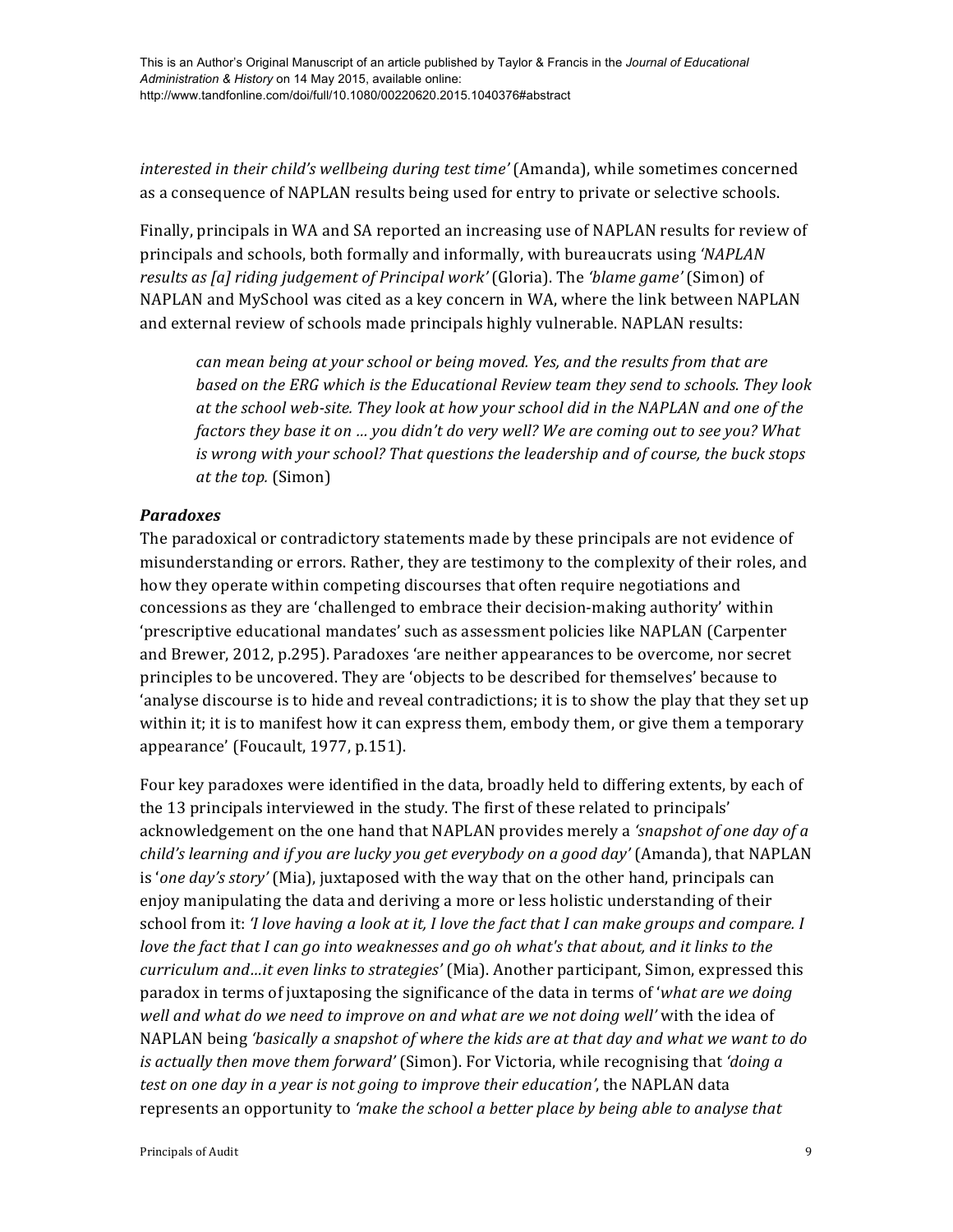*data'*. While for some principals the NAPLAN data 'simply reflects what we already know', regardless *'we go through the information that we get. There is some quality information in there that we use and…we pore over as a staff'* (Samantha).

The second paradox relates to the issue of surveillance and accountability at the hands of NAPLAN data. While principals were generally reluctant to use NAPLAN results to monitor teacher quality or performance 'simply because I don't think it is a measure of how ... certainly *NAPLAN data is not a measure at all of how well a particular teacher is teaching to those objectives'* (Malcolm), conversely there were examples cited of how they might, in fact, use NAPLAN data to monitor teachers, albeit informally:

*I* suppose the only time that it would concern me is if we were looking at classes within *our Junior School and we suddenly found that the data for one class was well below the* data for another. We would then say, hang on, what is going on there? But it is not part of the formal appraisal process (Malcolm).

Similarly, principals were more well-disposed toward the idea of NAPLAN data being used as an accountability mechanism for teachers than as a proxy for school or principal performance, arguing that '*it brings an accountability measure that has some value for all of* us in schools. I think measures are important and whilst we would have staff here that would see the NAPLAN measures as not related to their work ... I think accountability is a really good thing but I like a multi-measure. I don't like the fear factor that MySchool brought to the *Principals'* (Gloria). Additionally principals lamented the part they play within the *'discourse of what makes a good school', recognising that 'as the principal I get caught up between knowing that you have underperforming teachers - and you do in every place - but also not trying to overstate the individual effect of a teacher'* (Michelle).

Principals expressed a paradoxical relationship between their understanding of 'that personal sense of responsibility' felt by teachers in regard to NAPLAN results and their practices in relation to working with teachers to address results: 'so without over stating its *importance, I still think it's useful diagnostically. So we did do a professional development* session on it and I got some of the teachers to answer some of the questions in the time limits (Michelle). While on the one hand they expressed the view that *'I don't know how constructive it is to tell people they're doing a bad job. And that's how you can use bad results',* they also reported a desire to address these 'bad results' with at least some teachers: *'I think you can point out to people that there's a problem, and we can constructively work out how to fix the problem…I like being upfront with people, and saying can I talk to you, there seems to* be a problem here. Have you thought about it? I'm here to support you let's see if we can do *something about it'* (Louise).

The final paradox related to principals' perceptions of reasonable preparation for NAPLAN tests: the issue of 'teaching to the test' as contrasted with the need to ensure that students are adequately prepared for NAPLAN. As noted above in the discussion of tensions,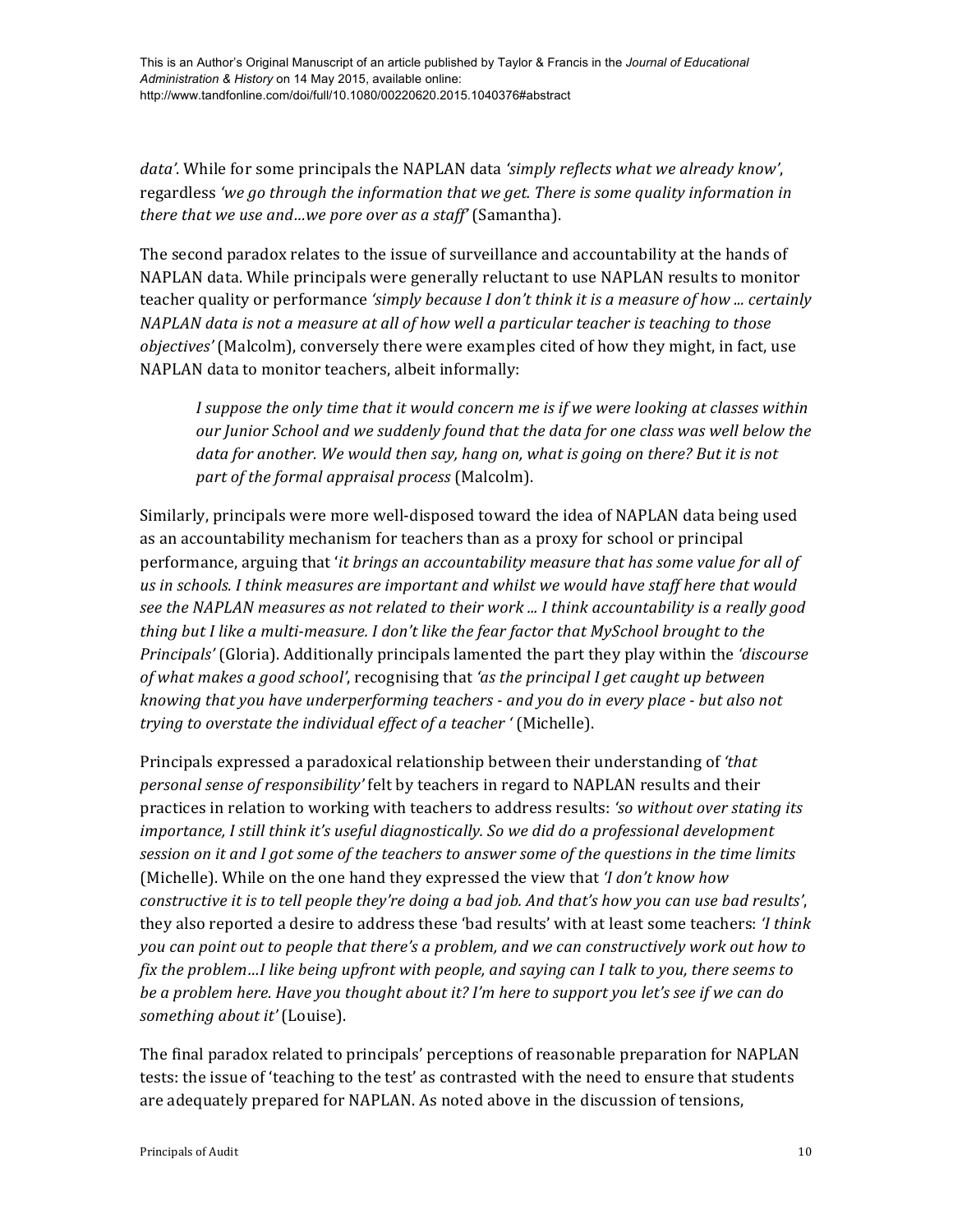'teaching to the test' was often seen by principals as something occurring in 'other' schools, while adequate and responsible preparation occurred in their own. Victoria, for example, indicated that 'we don't want to prepare them for the test but we have to. We give them a *couple in the week prior to it so that they are actually seeing what the test is'*, while on the other hand, 'we try to minimise it as much as possible so it's not a stressful event because our *whole philosophy is not about providing stress'*. In relation to the narrowing of the curriculum, Simon suggested that 'it hasn't changed what they have taught but it might have *skewed the balance of what is taught'*, continuing on to indicate that *'They still need to have* punctuation, they still need to have grammar and they still need to be able to spell in *everything they do'.* 

#### **Discussion and Conclusion**

As Bourke and Lidstone (2014, p. 3) argue, the task of archaeology is 'defining the conditions and determining the field of events'. While NAPLAN is an annual event for these principals, each singular NAPLAN event interacts with dominant, competing and contradictory discourses and expectations in productive ways. One of the regularities in the interviews was acknowledgement of the importance of data in the construction of 'good' or 'effective' principals. This discourse was mobilised in various ways, to inform teaching and learning, to track students and occasionally teachers, to tell stories of success and failures, and to augment the ability of the principal and the wider leadership to 'know' what was occurring in each class, for each student and to intervene when necessary. There were practical affordances in respect to literacy and numeracy. Many of these principals felt that they had a focus, a target and a common objective that the school community was working towards, more so than they had in the past. Data, in this context, afforded opportunities for principals to comport themselves as leaders, professionals and responsive such that NAPLAN is reappropriated within pre-existing discursive formations. Often, data became the vehicle for principals to speak truth about their schools and practice. In this, data augments pre-existing discourses of quality, effectiveness, leadership and the purpose of the school.

Foucault's archaeological approach is interested in the "superstructural dimension" of language acts, and the ways that these dimensions are tied to historically constituted 'truth' games. In a move away from claims of a linear causality, archaeology focuses on the spatiotemporalities of discourse, and the recognition that events are always multiply situated, understood and experienced. When thinking about these principals' responses to NAPLAN through Foucault's archaeological approach, we must pay attention to the 'regularities, differences, transformations' that are accomplished by visible statements (Kendall  $&$ Wickham, 1998, p. 26). The archaeological approach is about exploring the visibility of statements as historically constituted. There are a number of regularities, the most significant for this analysis was the almost universal statement that all principals wanted, or desired, the data in order to improve, become more efficient, more professional all in the name of student learning.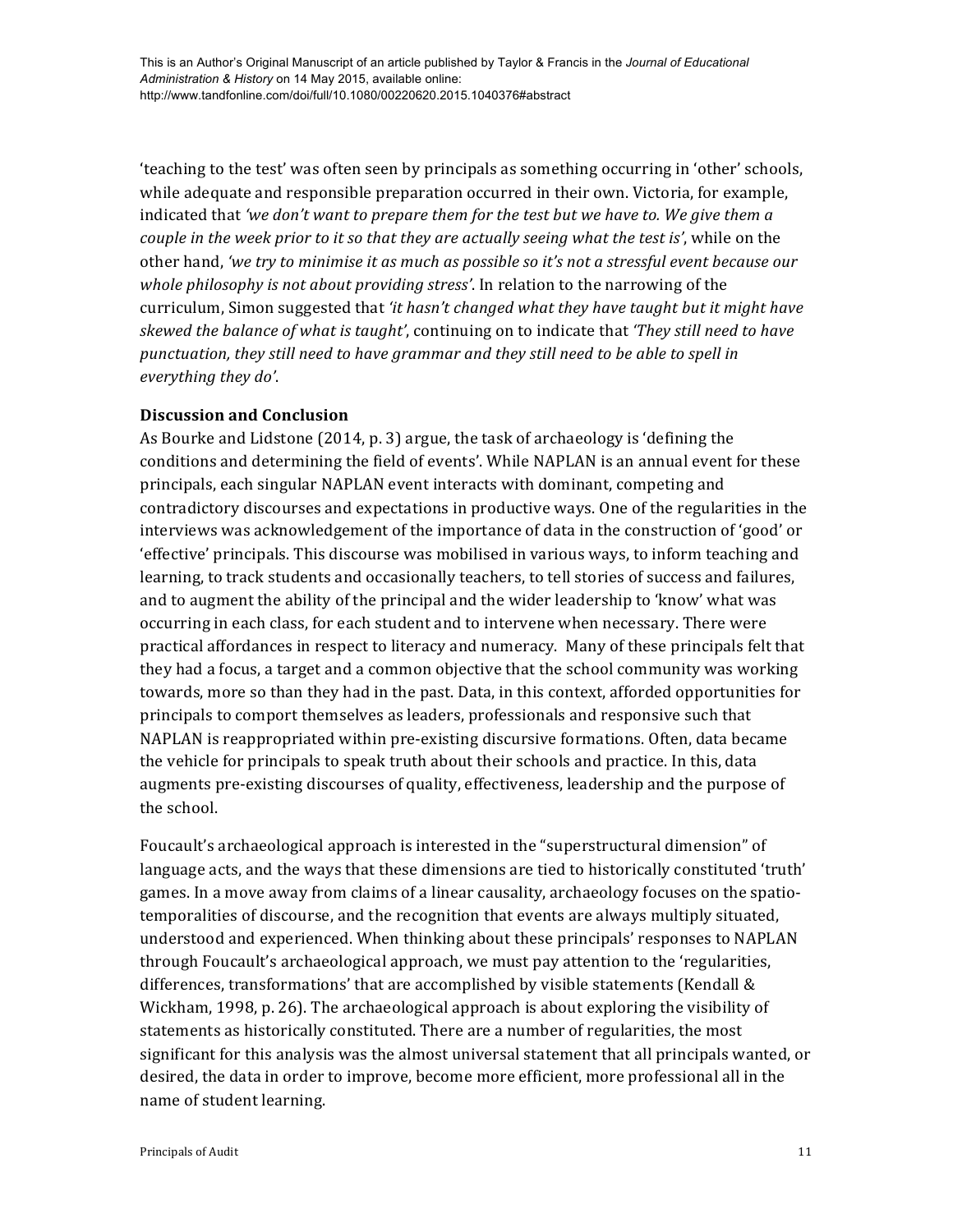The visibility of statements about the need for test data to inform practice is a productive logic. It establishes positions between subjects, between those tested (students), those about whom the data is presumed to offer some insight (teachers and students) and those positioned as responsible for that accounting (principals). Of course, these positions are fluid and dynamic, but it is telling that NAPLAN test data function as objects that reconfigure what can be said, by whom, in different contexts about long-held truths of education. Even Principal John, who was most critical about NAPLAN and suggested that he was known to throw the data across the playground, would rather have the data than not have it. While criticism of the form and function of NAPLAN by these principals remains possible, desire for data as the central practice of teaching and learning seems the new 'truth'. The historicity of this is significant, the discursive formation of data speaks to Power's observation that trust in audit cultures does not disappear, it shifts from trust in people to trust in instruments of audit (like tests). Tellingly, in this datafication, many principals appeared to accept that student performance on tests constituted evidence of learning.

This regularity couples with other discourses that remain powerful markers for how it is possible for principals to speak about education. Historically powerful discourses around professionalism, leadership, quality and effectiveness remain powerful in producing the objects and subjects which they speak as truth. However, these discourses and their associated position within the archive, are becoming augmented, re-tooled and re-visioned by NAPLAN data. Thus, concepts like professionalism and leadership are becoming datafied, and this datafication changes the statements possible about professionalism. Fitzgerald and Savage's (2013) leadership as a scripted form of ritual performance needs to be read alongside this datafication. Leadership has become a ritual performance of datafication with new 'surfaces of emergence', such as data-producing technologies, data-recording moments and data-conversations, complementing, augmenting and contradicting the older discourses in productive ways. It is at the level of the statement that this transformation is visible. Where once principals were driven by democratic or social justice goals, they are increasingly induced to speak to, and of data, such as Principal Mia's statement that 'I'm data driven, I'm very clear about it,' The implicated advocacy of the principal functions through the new intensity of this datification meeting those pre-existing paradoxes of the school principal as "agents of the state, members of the education profession, and citizens located within a democratic society" (Carpenter & Brewer, 2014, p. 295).

One example was the discourse of the principal as pragmatic problem-solver, whose response to technologies like NAPLAN was driven by professional pragmatics about getting the most benefit out of the data. Even the most sceptical principal, John, grudgingly appreciated the data for its ability to track student literacy and numeracy achievement over time and make decisions about learning programs. The enunciative modality of responsibilisation, of the principal as ultimately responsible for the stories that NAPLAN data tells, spoke to what Thomson (2004, p. 47) describes as 'the single and single-minded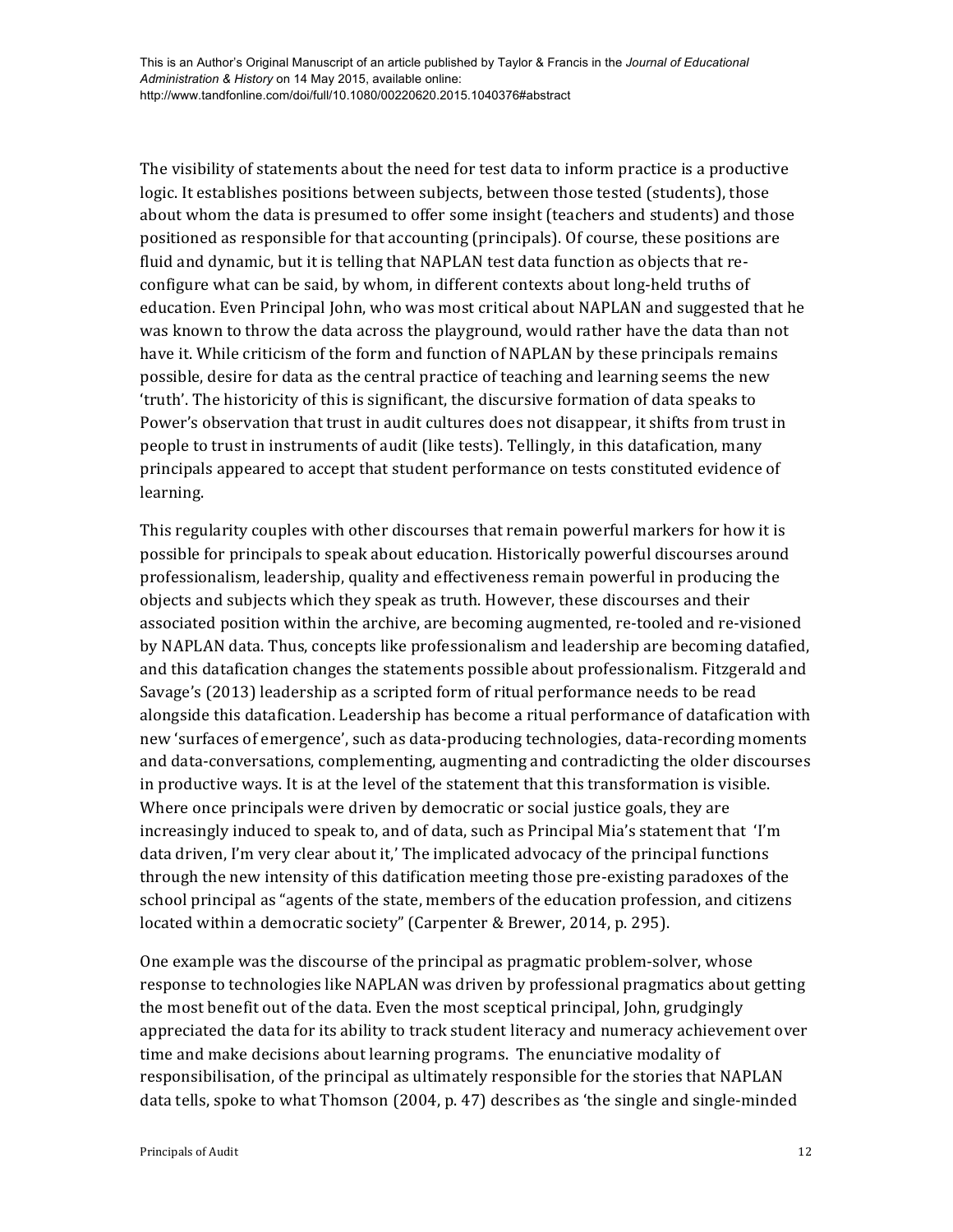principal' model of leadership common in schools. Also, as noted above, there is a general acceptance amongst principals of the use of NAPLAN in that it informs 'good' teaching, learning and leadership through data, with those practices made auditable, within those and 'situated normative ways of thinking, talking, relating and doing' that constitute the institutional life of schools (Thomson *et al.*, 2013, p.167).

A sign of this appropriation of NAPLAN within pre-existing discursive formations about principals and schooling concerned new language wielded in old ways. In a relatively short period of time (since 2008), NAPLAN has become 'normalised' as part of the work of the principal, and new languages and practices of data such as 'digging into the data', and 'data literacy' roll off the tongues of the participants in unselfconscious ways.

This supports Ozga's (2009) argument that testing data is intended to be used to steer schools and people at a distance, through articulation of self-governance and comportment through the data. The knowability of what constitutes the good, the desirable, and the purposive in education is rendered through the data. One manifestation of this is the ways in which principals have to negotiate the 'extreme pressure emerging for schools not only to perform on standardised tests, but also to be seen to perform in relation to other schools' (Niesche, 2013, p. 144). This is a powerful and complex negotiation, which can lead to iterative and educative practices, but can also lead to practices such as requiring teachers to sit NAPLAN questions under test conditions in staff meetings to promote understanding, and hopefully effect improvement.

Data is central to practices of implication and advocacy, because it is both shaped by, and shapes, discursive regularities that individual principals must respond to and structure as part of their ethical practice. Necessarily this involves making pragmatic decisions about what they understand as the affordances, offset by the tensions as they perceive them. Of course, how these articulations are enacted in specific school sites rarely plays out as policymakers intend. These tensions include problems of teaching to the test, narrowing curriculum, unfair judgement based on the data, and for want of a better description, the issue of when to emphasise and deemphasise the tests, in which contexts, to whom and for what purpose.

Based on the perspectives of these principals, we argue that NAPLAN data functions 'at the limit of discourse' in that data creates those 'objects of which it can speak... in order to speak of this or that object, in order to deal with them, name them, analyse them, classify them, explain them' (Foucault, 1977, p. 46). In particular, data, and the narrativising or storying of the data that is undertaken at multiple levels, create specific truths that compel action. These truths encompass a range of functions and practices, from what was taught and how well it was taught, to the quality of teaching and the success, relative or otherwise, of the school as a place of learning. The discursive production of success and quality was complex for these principals: on the one hand they recognised the limitations of the data and were concerned at negative consequences caused by stress and teaching to the test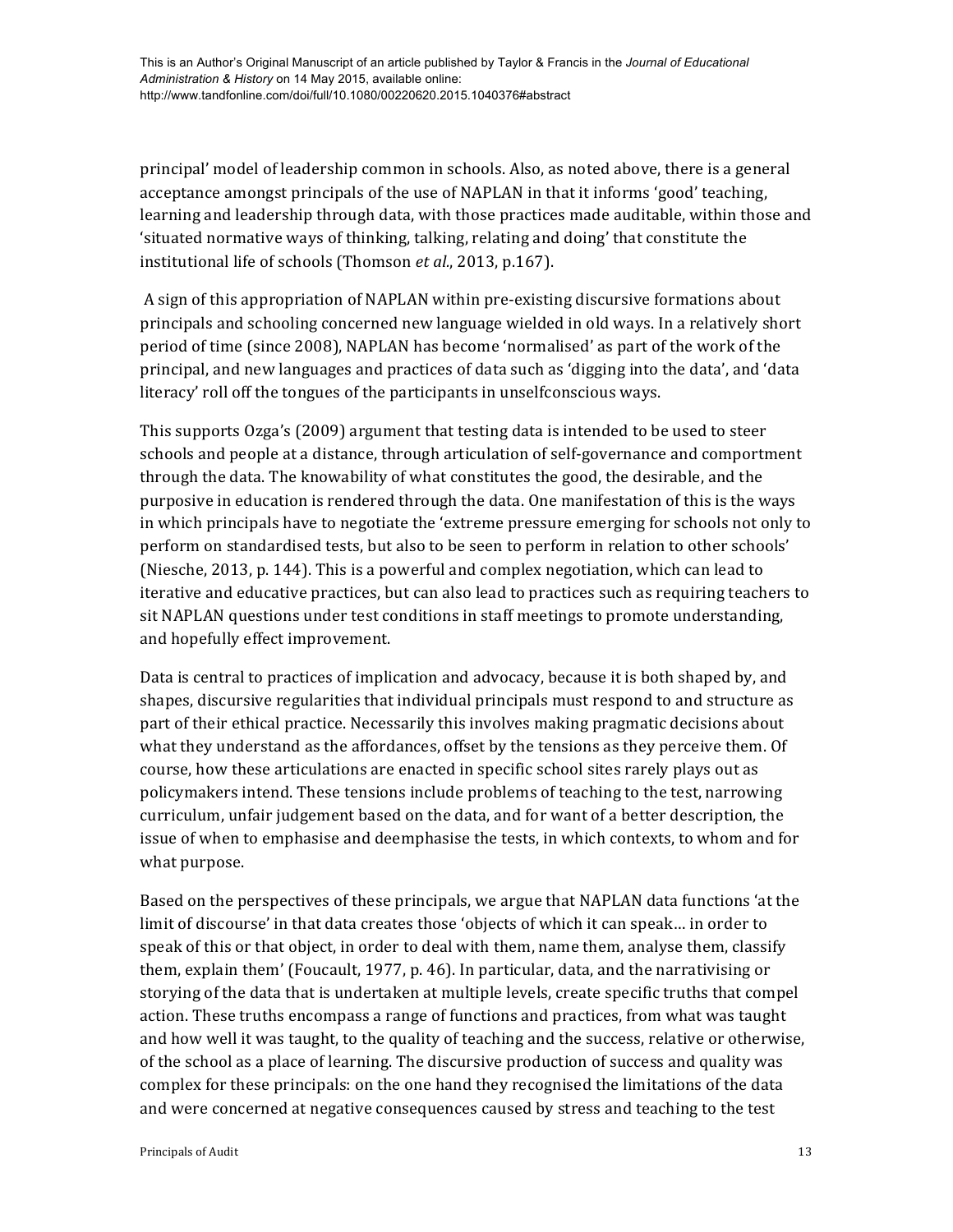(which only happened in 'other' schools), yet on the other hand they found the data seductive, and used it in powerful ways, such as in shaping and informing programming, tracking students and using it as a measure of student learning. Two interesting things that correlate with this was that NAPLAN data generated the need for more data to check, confirm, follow up and follow through. NAPLAN tests led to the need for more tests, often presented in such a way as to alleviate the emphasis on the NAPLAN tests. The use of the data evidenced a strong policing function, as much as the limitations were recognised, the use of the data as a form of surveillance was compelling as it was seen to enable more and better intervention.

While the limitations of NAPLAN data were broadly recognised by the principals, one value that was given voice by these principals was that more and better data offered solutions to problems of student achievement and inequalities, that data like NAPLAN results were at least part of the solution to historical problems of achievement, engagement and equality. One manifestation of this was the continual reference to what Biesta (2010) calls 'learnification' or a shift in the discourse surrounding the purpose of education from notions of democratic good to instrumental effectiveness couched in the language of 'learning'. It remains to be seen how these tensions and paradoxes will play out as sites of previsioning leadership in sustainable, and ethical, ways.

#### **References**

- Ball, S., 2013. *Foucault, Power, and Education*. New York: Routledge.
- Ball, S., 2003. The teacher's soul and the terrors of performativity. *Journal of education policy*, 18, 215-228.
- Biesta, G., 2010. *Good Education in an Age of Measurement: Ethics, Politics, Democracy* Boulder, CO: Paradigm Publishers.
- Blackmore, J., 2011. Lost in translation? Emotional intelligence, affective economies, leadership and organizational change. *Journal of Educational Administration and History*, 43, 207-225.
- Blackmore, J. & Sachs, J., 2007. *Performing and Reforming Leaders: Gender, Educational Restructuring and Organizational Change New York: SUNY Press.*
- Bourke, T., Lidstone, J. & Ryan, M., 2013. Teachers Performing Professionalism: A Foucauldian Archaeology. *SAGE Open, October-December, 1-14.*
- Braun, A., Ball, S., Maguire, M. & Hoskins, K., 2011. Taking context seriously: towards explaining policy enactments in the secondary school. *Discourse: Studies in the Cultural Politics of Education, 32, 585-596.*
- Carpenter, B. & Brewer, C., 2012. The implicated advocate: the discursive construction of the democratic practices of school principals in the USA. *Discourse: Studies in the Cultural Politics of Education*, 1-13.
- Comber, B., 2012. Mandated literacy assessment and the reorganisation of teachers' work: federal policy, local effects. *Critical Studies in Education*, 53, 119-136.
- Comber, B. & Nixon, H., 2009. Teachers' work and pedagogy in an era of accountability. *Discourse: studies in the cultural politics of education,* 30, 333-345.
- Connell, R.W., 2013. The neoliberal cascade and education: an essay on the market agenda and its consequences. *Critical Studies in Education*, 54, 99-112.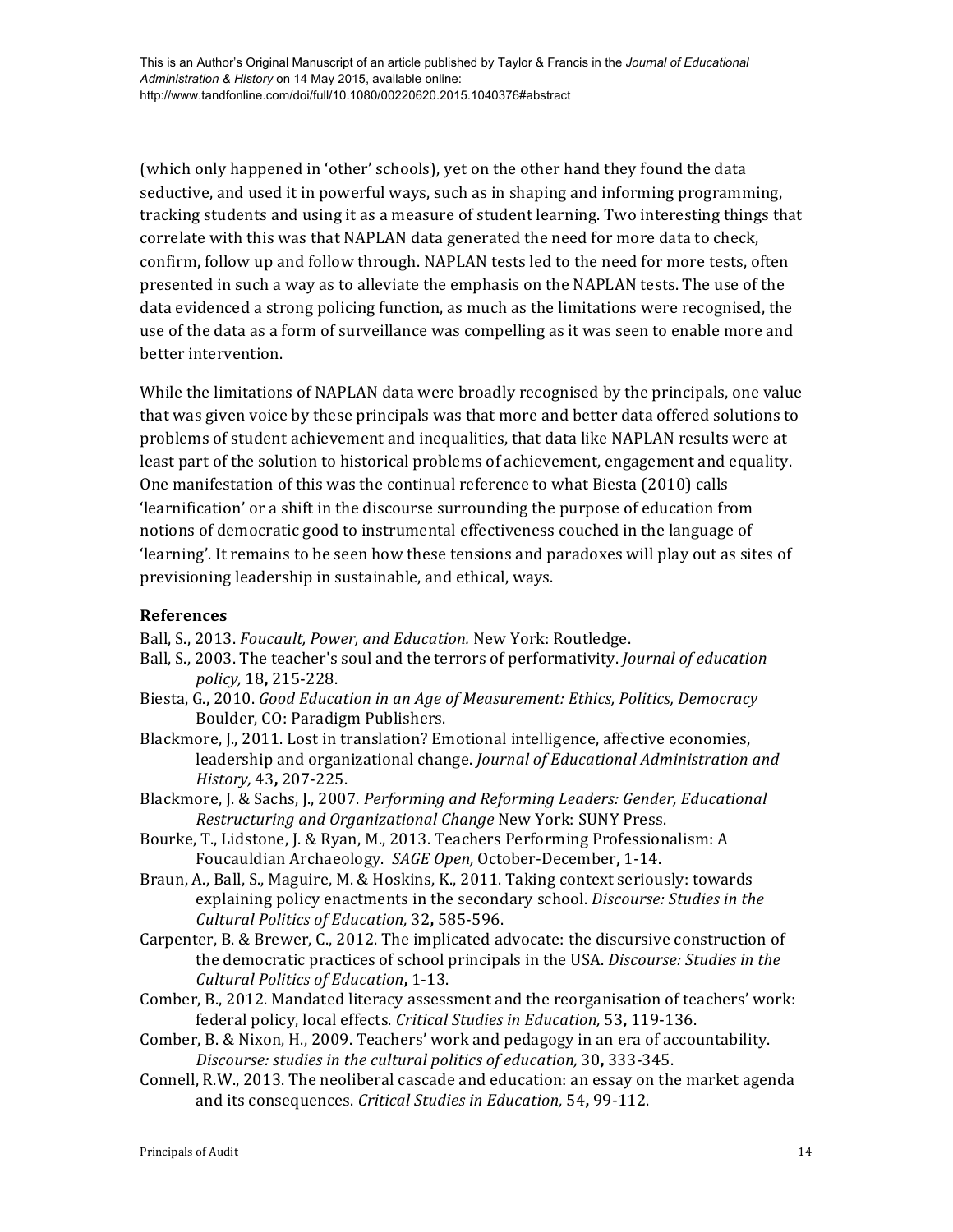- Crawford, M., 2009. *Getting to the heart of leadership: Emotion and educational leadership* Thousand Oaks, CA: Sage.
- Day, C., 2004. The Passion of Successful Leadership. *School Leadership and Management*, 24, 425-437.

Deleuze, G., & Guattari, F. (2005). A Thousand Plateaus: Capitalism and Schizophrenia. Minneapolis: The University of Minnesota Press.

Eacott. S., 2011. Preparing 'educational' leaders in managerialist times: an Australian story. *Journal of Educational Administration and History, 43, 43-59.* 

Fitzgerald, T., & Savage, J. (2013). Scripting, ritualising and performing leadership: interrogating recent policy developments in Australia. *Journal of Educational Administration and History, 45(2), 126-143.* 

Fitzgerald, T., 2008. The continuing politics of mistrust: performance management and the erosion of professional work. *Journal of Educational Administration and History*, 40, 113-128.

- Foucault, M., 1977. *The Archaeology of Knowledge* London: Tavistock.
- Gannon, S., 2012. My school redux: re-storying schooling with the My School website. *Discourse: studies in the cultural politics of education, 34, 17-30.*
- Gunter, H. & Forrester, G., 2010. New Labour and the logic of practice in educational reform. *Critical Studies in Education,* 51, 55-69.
- Jones, B., 2007. The unintended outcomes of high-stakes testing. *Journal of Applied School Psychology*, 23, 65-86.
- Kendall, G., & Wickham, G. (1998). *Using Foucault's methods.* London: Sage.
- Klenowski, V. & Wyatt-Smith, C., 2012. The impact of high stakes testing: The Australian story. Assessment in Education: Principles, Policy & Practice, 19, 65-79.
- Lingard, B., 2010. Policy borrowing, policy learning: testing times in Australian schooling. *Critical Studies in Education,* 51, 129-147.
- Lingard, B., 2011. Policy as numbers: Ac/counting for educational research. The Australian *Educational Researcher*, 1-28.
- Lobascher, S., 2011. What are the potential impacts of high-stakes testing on literacy education in Australia? *Literacy learning: The middle years*, 19.
- Mockler, N., 2013. Reporting the 'Education Revolution': MySchool.edu.au in the Print Media. Discourse: Studies in the Cultural Politics of Education, 34, 1-12.
- Nichols, S. & Berliner, D., 2007. *Collateral damage: How High-Stakes Testing Corrupts* Americas Schools Cambridge, MA: Harvard Education Press.
- Niesche, R., 2011. *Foucault and Educational Leadership: Disciplining the Principal Abingdon:* Routledge.
- Niesche, R., 2013. Foucault, counter-conduct and school leadership as a form of political subjectivity. *Journal of Educational Administration and History*, 45, 144-158.
- Olssen, M. (1999). *Michel Foucault: Materialism and Education*. Westport: Bergin and Garvey.
- Ozga, J., 2009. Governing education through data in England: From regulation to selfevaluation. *Journal of Education Policy*, 24, 149-162.

Power, M., 1999. *The Audit Society: Rituals of Verification* Oxford: Oxford University Press.

Shore, C., 2008. Audit culture and Illiberal governance Universities and the politics of accountability. Anthropological Theory, 8, 278-298.